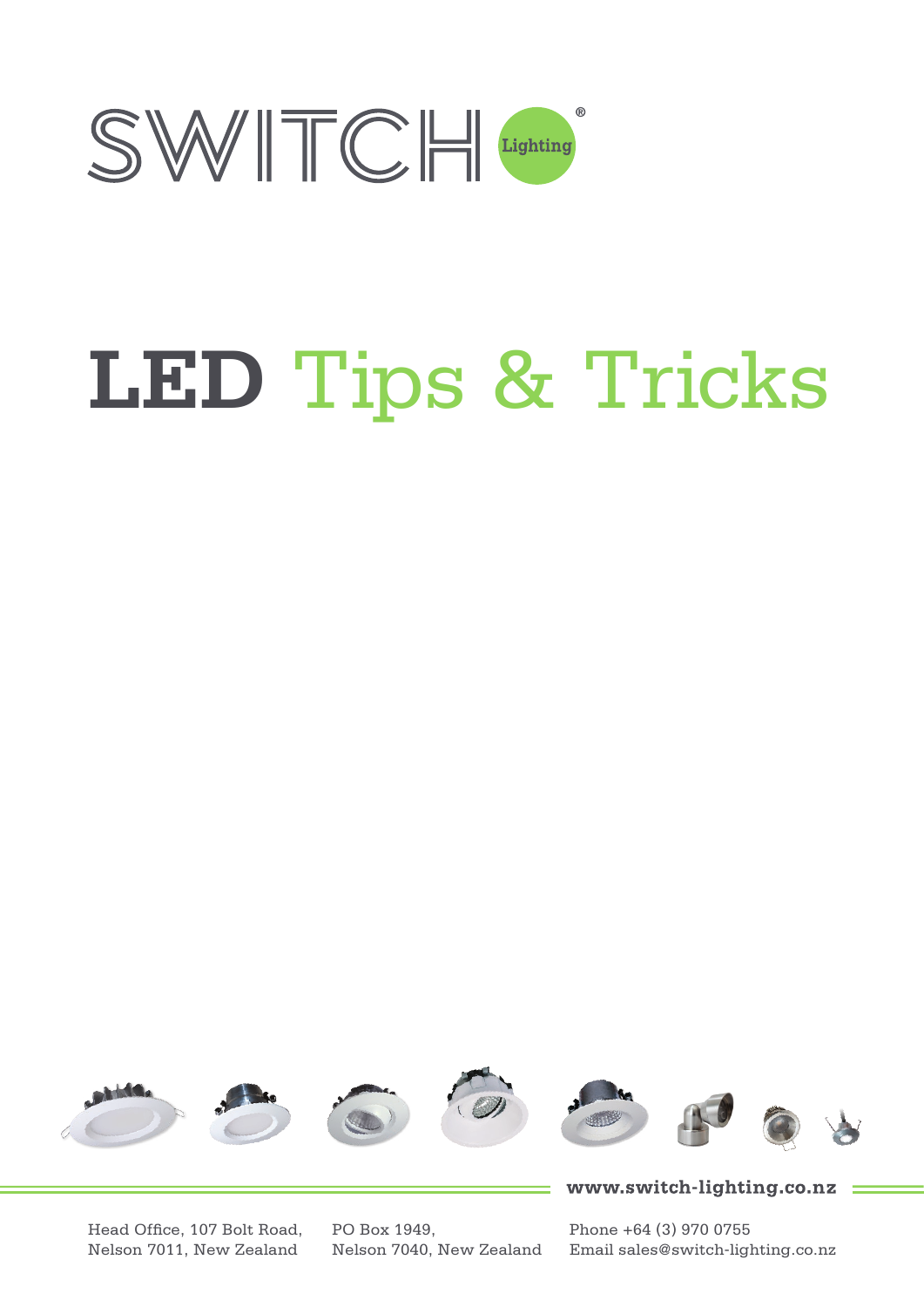# **Common terms used in LED lighting**

| Term                                 | <b>Units</b> | <b>Definition</b>                                                                                                                                     |  |  |  |  |  |
|--------------------------------------|--------------|-------------------------------------------------------------------------------------------------------------------------------------------------------|--|--|--|--|--|
| <b>LED</b>                           |              | Light Emitting Diode (clever bit of glowing silicon)                                                                                                  |  |  |  |  |  |
| <b>Light Output</b>                  | Lumen        | The total amount of light given out by the light – the flow of light                                                                                  |  |  |  |  |  |
| Light Level                          | Lux          | The amount of light arriving at a surface some distance away - Lux is<br>Lm/m2                                                                        |  |  |  |  |  |
| <b>CCT-Colour Temperature</b>        | K            | The colour temperature of the white light. Most popular domestic<br>lighting is 3000K (2700K is warm white -> 5000K is quite a cold white).           |  |  |  |  |  |
|                                      |              | The ability of a white light to render (reflect) colours properly:                                                                                    |  |  |  |  |  |
|                                      |              | <80 Poor colours<br>$\bullet$                                                                                                                         |  |  |  |  |  |
| <b>CRI-Colour Rendering</b><br>Index |              | 80+ Better (Classic)<br>$\bullet$                                                                                                                     |  |  |  |  |  |
|                                      |              | 90+ Good (Professional)<br>$\bullet$                                                                                                                  |  |  |  |  |  |
|                                      |              | 96+ Excellent (Art)<br>$\bullet$                                                                                                                      |  |  |  |  |  |
| R9                                   |              | The amount of RED light, often missing in poor quality LED lights,<br>leaving dull colours                                                            |  |  |  |  |  |
| <b>Beam Angle</b>                    | degree       | The total angle of the light beam at the half brightness points,<br>i.e. $60$ means $+/- 30$                                                          |  |  |  |  |  |
| Low & Ultra Low Glare                |              | Special design to minimize the glare from the lights at wider angles                                                                                  |  |  |  |  |  |
| $IC-F$ & $IC-4$                      |              | Insulation Coverable Standard<br>IC-F is the current standard, IC-4 will soon replace it                                                              |  |  |  |  |  |
| Luminaire power                      | W            | The actual power used by each light fitting on its own                                                                                                |  |  |  |  |  |
| <b>System Power</b>                  | W            | The total power of the light including the driver                                                                                                     |  |  |  |  |  |
| <b>Efficacy</b>                      | L/W          | The amount of light per Watt of system power used<br>(similar to efficiency)                                                                          |  |  |  |  |  |
| <b>PF-Power Factor</b>               |              | An indication of how efficiently the AC power source is used                                                                                          |  |  |  |  |  |
| <b>Expected life</b>                 | Hours        | The predicted life of the LED as it slowly reduces to 70% of its initial<br>brightness $(L70)$ . TM21 is a standard governing how this prediction is  |  |  |  |  |  |
| (L70, TM21)                          |              | calculated.                                                                                                                                           |  |  |  |  |  |
| HCB                                  | mm           | Height clearance to building elements allowed between the top of the<br>light and any flammable building elements such as wooden joists or<br>battens |  |  |  |  |  |
| <b>SCB</b>                           | mm           | Side clearance to building elements, allowed between the side of the<br>light and any flammable building elements such as wooden joists or<br>battens |  |  |  |  |  |
|                                      |              | Dust and waterproofing standard:                                                                                                                      |  |  |  |  |  |
|                                      |              | $\bullet$<br>IP44 is splash-proof                                                                                                                     |  |  |  |  |  |
| <b>IP Rating</b>                     |              | IP65 is dust and water-resistant (to water jets)<br>$\bullet$                                                                                         |  |  |  |  |  |
|                                      |              | $\bullet$<br>IP67 is dust and waterproof                                                                                                              |  |  |  |  |  |
|                                      |              | IP67 (front face) means only the front face is waterproof<br>$\bullet$                                                                                |  |  |  |  |  |

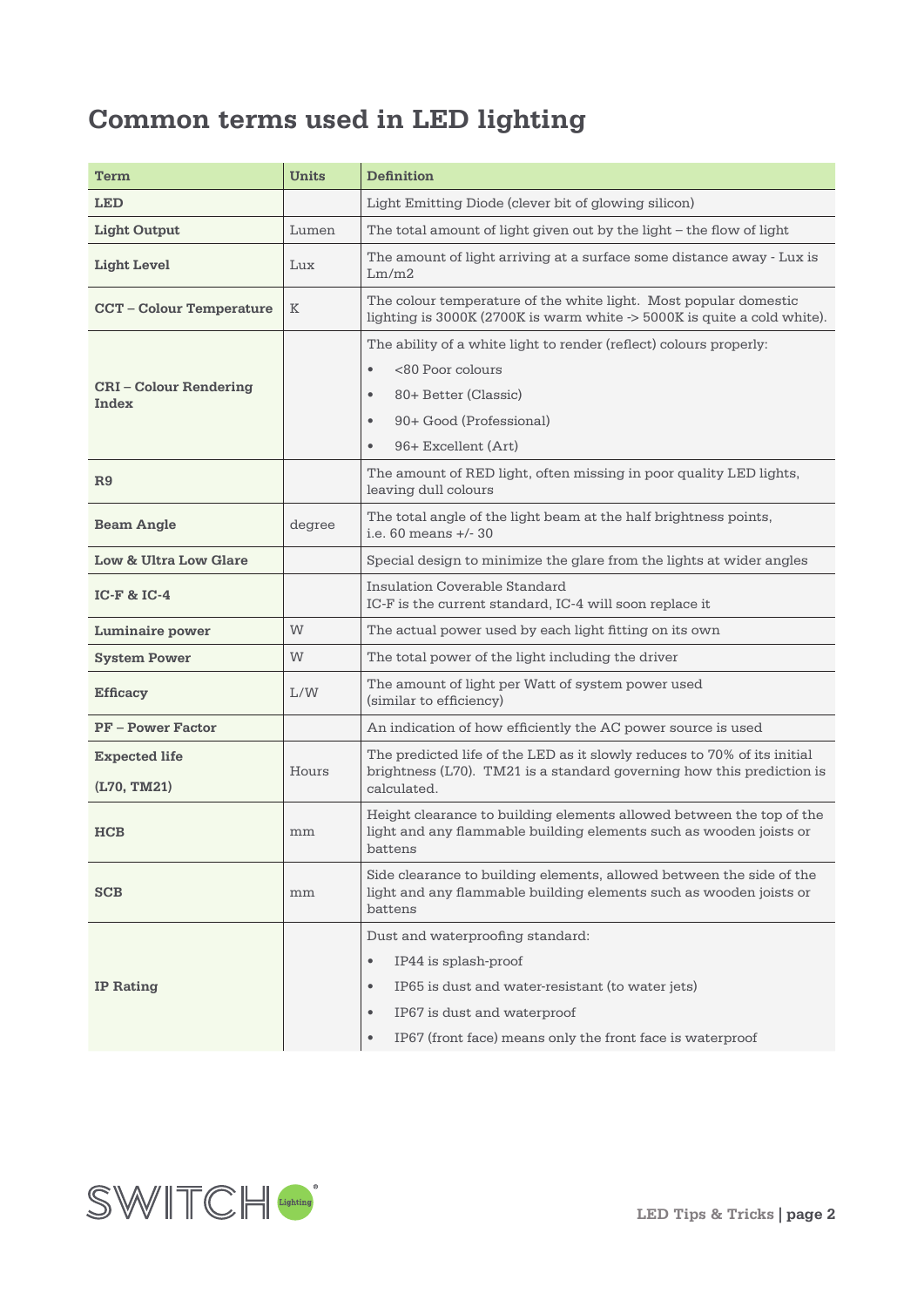# **Causes of flashes or intermittent operation**

Occasional flicker or flashing effects can have a number of possible causes:

- **• Incompatible Dimmer**  This is the most common cause by far Choose a dimmer module compatible with the product being installed (see tables page 5)
- **• Interference on 230V supply** Caused by ripple current control (usually early morning and evening only, rarely a problem) Electrical noise from heavy machinery or pumps (e.g. big irrigation pumps) Contact Switch Lighting for advice

# **Flicker**

The term Flicker is used to refer to repetitive flicker usually caused by the 230V AC supply. It usually results in 100 Hz flicker of lighting. It is desirable that flicker is kept below 20% to avoid being noticeable. Some people are more sensitive to flicker than others. All Switch Lighting **E-LIGHTZ** and **D-LIGHTZ** are low flicker designs.

# **Marker-LIGHTZ** (SL231/SL241)

These useful little lights use an incredibly small amount of power and over 50 can be installed on small cable. Ten of these lights running 24/7 all year long will cost less than \$1 to run for the year. These lights are great for marking paths. They are not bright enough to illuminate objects – for this use **SL201**.

# **LED Protector** (SLP350/SLP700)

This device will prevent a lot of failures caused by intermittent connections during installation and subsequently due to damage.

It has been specially designed by Switch to protect strings of constant current lights, such as the **SL201**. In operation it acts like an incredibly fast fuse, isolating the lights from fault surges before they can do any damage. Often fault surges happen during installation due to intermittent wiring connections.

It is resettable by simply cycling the power on/off and has an LED indicator built in to indicate when a fault has been detected. It should be specified for all **SL201** and any other series connected LED system at 350mA or 700mA.





## **LED Tester** (SLAT301)

This very versatile tool can be used to safely test most LEDs up to 40 Volts. The test current is controlled at just 5mA so that damage cannot be caused by reversed or intermittent connection.

This is a great little test box to check out the system BEFORE connecting the driver and for general fault finding. Features include: battery powered, auto switch off and short and open circuit faults indicator.

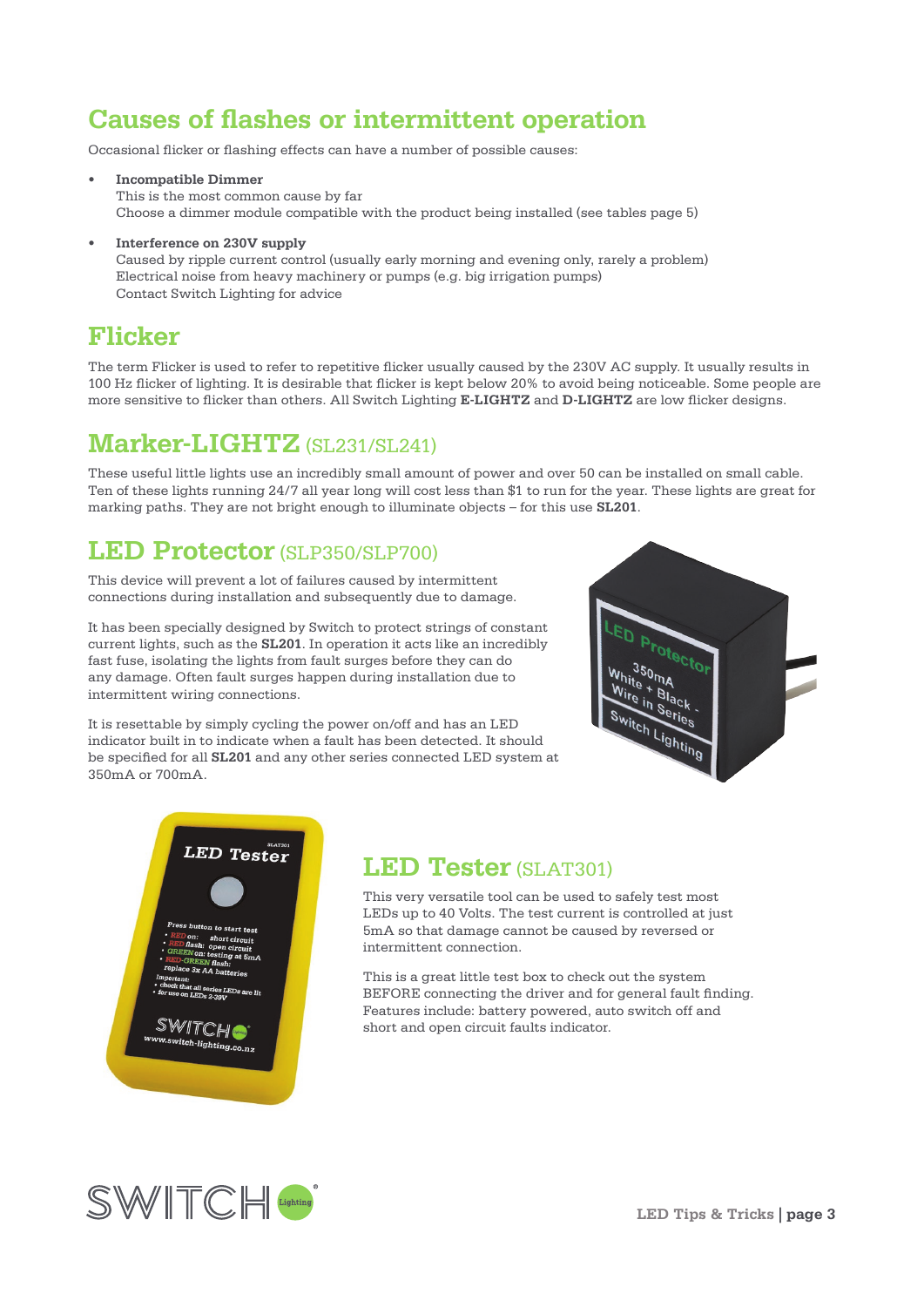# **Dimming Switch Lighting lights** (standard drivers)

Dimmer modules must be compatible with the LED Driver in use. We test a range of dimmer options so you don't have to. Please stick with our recommendations to avoid problems.

| <b>Switch Light Type</b>                    | <b>Compatible Dimmers</b>      |              |                    |                |                                      |
|---------------------------------------------|--------------------------------|--------------|--------------------|----------------|--------------------------------------|
| All E-LIGHTZ<br>(SL35, SL40)                | Description                    | <b>Model</b> | Max%               | Min%           | <b>Stability</b>                     |
|                                             | Clipsal trailing edge          | 32E450TM     | 97                 | 11             | $\checkmark$                         |
| All D-LIGHTZ<br>(Fixed and Tiltable)        | Clipsal universal              | 32E450UDM    | 96                 | 12             | $\checkmark$                         |
| sLED                                        | Clipsal universal push button  | 31E2PUDM     | 96                 | 9              | $\checkmark$                         |
| (SL50, 55, 56)                              | Clipsal LED dimmer             | 32ELEDM      | 96                 | 5              | $\checkmark$                         |
| <b>ZELA</b>                                 | PDL trailing edge              | 624M/824M    | 97                 | 11             | $\checkmark$                         |
| (Fixed and Tiltable)                        | PDL universal                  | 654M/854M    | 96                 | 12             | $\checkmark$                         |
|                                             | PDL leading edge               | 634LM        | 94                 | 9              | $\checkmark$                         |
|                                             | PDL universal push button      | 654PBM       | 96                 | 9              | $\checkmark$                         |
|                                             | PDL universal ICON             | 354RDMLED-VW | 94                 | $\mathbf{1}$   | $\checkmark$                         |
|                                             | PDL universal ICON push button | 354PBDMUN-VW | 94                 | 9              | $\checkmark$                         |
|                                             | Legrand/HPM                    | EM400TR      | 94                 | 6              | $\checkmark$                         |
|                                             | Legrand push button            | EM400A3P     | 92                 | 5              | $\checkmark$                         |
|                                             | Kiwi dimmer                    | K005U        | 96                 | 5              | $\checkmark$                         |
|                                             | Home DL dimmer                 | HLDIM-EXCL   | 96                 | $\overline{0}$ | $\checkmark$                         |
| SL900 with                                  | Description                    | <b>Model</b> | Max%               | Min%           | <b>Stability</b>                     |
| SL500D driver                               | Clipsal trailing edge          | 32E450TM     | 97                 | 11             | $\checkmark$                         |
|                                             | Clipsal universal              | 32E450UDM    | 96                 | 12             | $\checkmark$                         |
| Dimmers marked (*)<br>may not turn on until | Clipsal universal push button  | 31E2PUDM     | 96                 | 9              | $\checkmark$                         |
| the brightness is                           | Clipsal LED dimmer*            | 32ELEDM      | 96                 | 5              | $\checkmark$                         |
| adjusted to $> 7\%$                         | PDL trailing edge              | 624M/824M    | 97                 | 11             | $\checkmark$                         |
|                                             | PDL universal                  | 654M/854M    | 96                 | 12             | $\checkmark$                         |
|                                             | PDL leading edge*              | 634LM        | 94                 | 9              | $\checkmark$                         |
|                                             | PDL universal push button      | 654PBM       | 96                 | 9              | $\checkmark$                         |
|                                             | Legrand/HPM*                   | EM400TR      | 94                 | 6              | $\checkmark$                         |
|                                             | Legrand push button*           | EM400A3P     | 92                 | 5              | $\checkmark$                         |
|                                             | Kiwi dimmer*                   | K005U        | 100                | 6              | $\checkmark$                         |
|                                             | Home DL dimmer*                | HLDIM-ECL    | 100                | $\overline{4}$ | $\checkmark$                         |
| SL201, SL204, SL614,<br><b>SL900</b>        | Dimmer                         | Min%         | Min no.<br>of LEDs |                | <b>Comments</b>                      |
| Used with L05021                            | PDL 654M Universal             | 28           | 4                  |                | Slight start-up flash<br>then stable |
| 350mA driver                                | Clipsal 32E450TM Trailing      | 23           | $\overline{4}$     |                | Stable                               |
|                                             | HPM CAT400T                    | 15           | 4                  |                | Stable                               |

Please check website for latest information

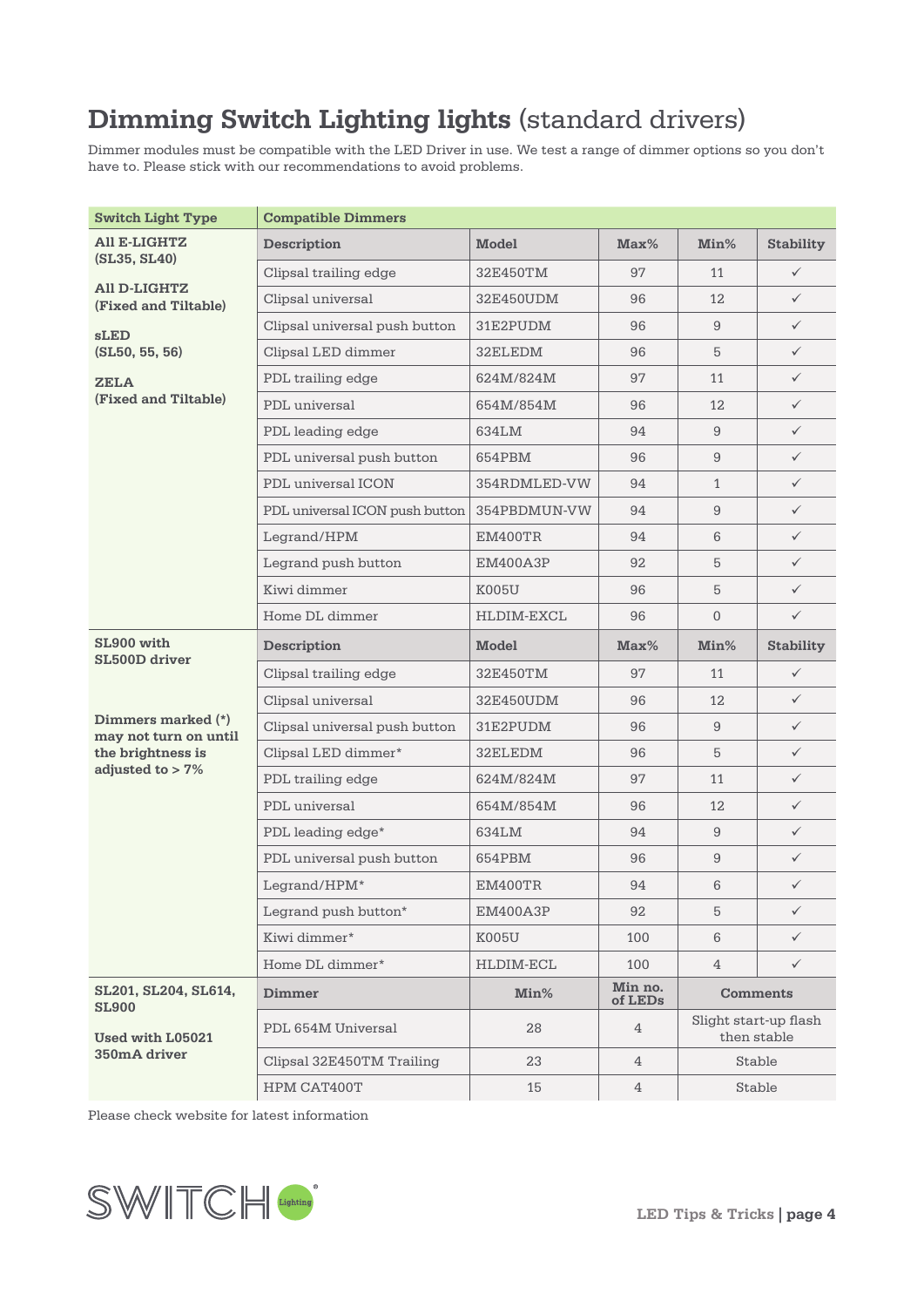# **Dimming Switch Lighting lights** (Dali driver IE-12D)

# **Compatibility with Switch Lighting luminaires:**

**Output current has been preset. Do not change!** Refer to table below to determine how many series connected lights may be used. Make all connections before applying power.

| <b>Switch Lighting</b>         |     | <b>Driver Current</b> |                | Lights         |
|--------------------------------|-----|-----------------------|----------------|----------------|
| Type                           | min | max                   | min            | max            |
| D-Lightz                       | 180 | 300                   | 1              | 1              |
| E-Lightz                       | 180 | 300                   | 1              | 1              |
| E-Lightz-Mini                  | 180 | 230                   | 1              | 1              |
| <b>ZELA Fixed</b>              | 180 | 230                   | 1              | 1              |
| <b>ZELA</b> (all other models) | 180 | 260                   | 1              | 1              |
| <b>SL900</b>                   | 180 | 350                   | $\overline{2}$ | 3              |
| <b>SL900</b>                   | 500 | 500                   | $\overline{2}$ | $\overline{2}$ |
| SL204/214                      | 180 | 300                   | $\mathfrak{D}$ | 3              |
| SL204/214                      | 350 | 350                   | 2              | $\overline{2}$ |
| SL201/211/ SLDL614T            | 180 | 350                   | 5              | 11             |
| SLDL614T                       | 500 | 500                   | 5              | 7              |

|                  | <b>Switch Lighting Order Code</b> |
|------------------|-----------------------------------|
| Suffix           | <b>Driver Current</b>             |
| D <sub>0</sub> 2 | 180mA                             |
| D <sub>03</sub>  | 230mA                             |
| D <sub>04</sub>  | 260mA                             |
| D <sub>05</sub>  | 300mA                             |
| D <sub>06</sub>  | 500mA                             |
| D <sub>07</sub>  | 350mA                             |

# **Unsuitable use:**

The following lights are not suitable for use with this DALI driver:

SL41, SL910, SL231/241, SL224/234

# **Constant current vs constant voltage outdoor lights from Switch Lighting**

Ensure you match lights with the correct driver

## **Constant current** (SL201/SL211/SL204/SL214/SL614/SL900)

- **• Series** wiring for multiple lights
- **• Smaller cable** required for long runs
- **• Less fault tolerant** A single fault can put all lights out
- **• Easily damaged during install** Reversed or live connection destroys lights
- Use LED Protector (**SLP350/SLP700**) & LED Tester (**SLAT301**) to check wiring first

# **Constant current cable size guide**

(gives maximum end-to-end cable length vs wire CSA)

|         | Cable Size (mm2) |                 |                 |                 |                  |  |  |  |  |  |
|---------|------------------|-----------------|-----------------|-----------------|------------------|--|--|--|--|--|
| Current | $0.3$ mm $2$     | 0.5mm2          | 1mm2            | 1.5mm2          | 2.5mm2           |  |  |  |  |  |
| 350mA   | 35 <sub>m</sub>  | 60m             | 120m            | 190m            | 320 <sub>m</sub> |  |  |  |  |  |
| 500mA   | 20 <sub>m</sub>  | 30 <sub>m</sub> | 60 <sub>m</sub> | 95m             | 160m             |  |  |  |  |  |
| 700mA   | 20 <sub>m</sub>  | 30 <sub>m</sub> | 60 <sub>m</sub> | 95 <sub>m</sub> | 160m             |  |  |  |  |  |

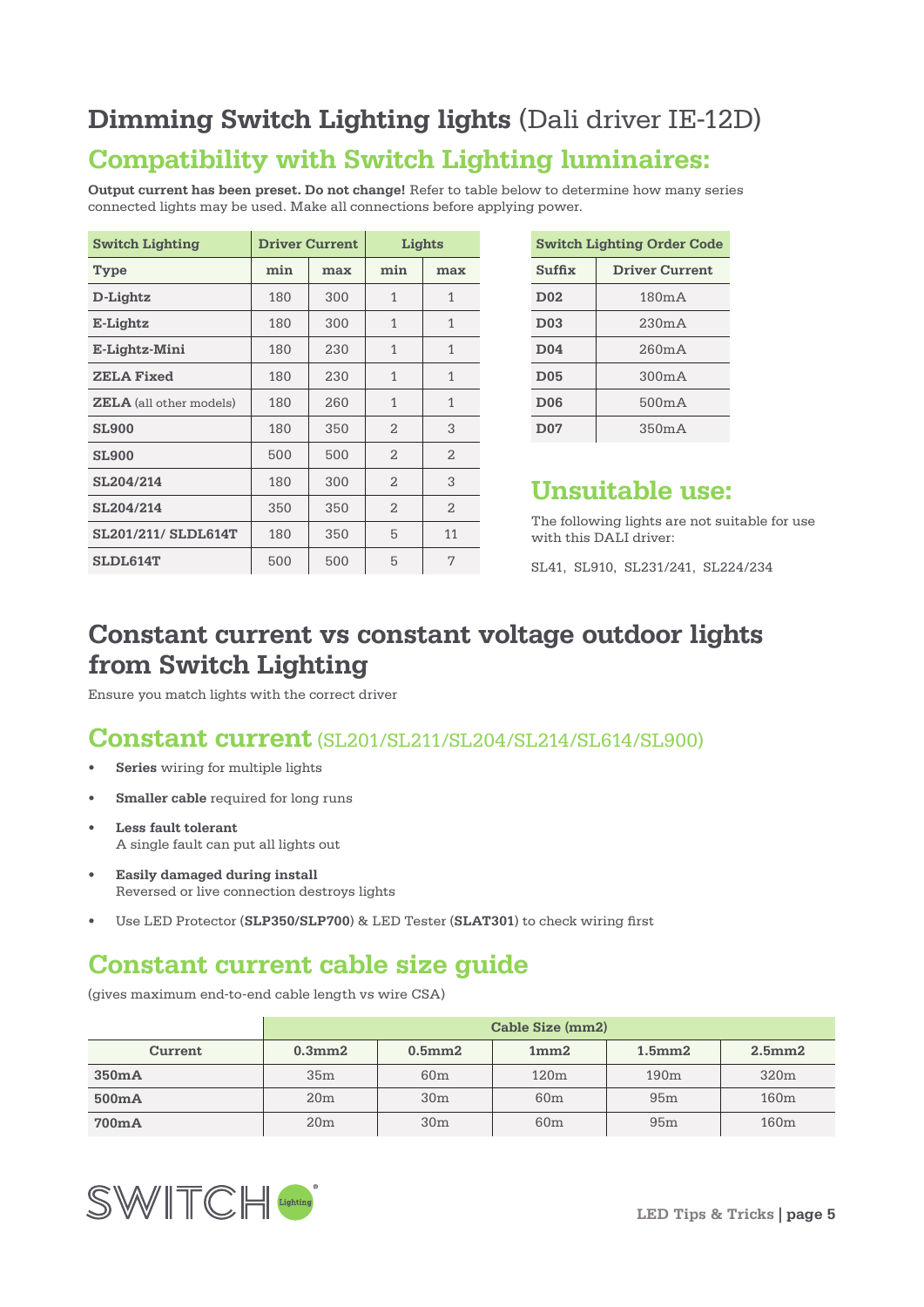# **How many constant current lights per driver?**

Use the convenient table below to check max & min number of lights to connect:

## **Switch Lighting Drivers**

## **230V Constant current drivers**

| <b>Driver</b>  | Power<br>max | Max V                | Output             | <b>SL201</b><br><b>SL211</b><br>SLDL614T<br>SLDL624F<br>(all types) | <b>SL204</b><br><b>SL214</b> | SLDL614T<br>SLDL624F<br>(2700K.<br>3000K, 4000K) | <b>SL900</b>      | <b>Dimmable</b>            | Comment                                                              |
|----------------|--------------|----------------------|--------------------|---------------------------------------------------------------------|------------------------------|--------------------------------------------------|-------------------|----------------------------|----------------------------------------------------------------------|
| <b>Current</b> |              |                      |                    | 350mA                                                               | 350mA                        | 700mA                                            | 500mA             |                            |                                                                      |
| LO5020         | <b>12W</b>   | $3 - 32$             | 350/700mA          | $1 - 9$                                                             | $1 - 2$                      | $2 - 4$<br>$(5$ just ok)                         | $1 - 3$<br>@350mA | $\overline{\text{No}}$     |                                                                      |
| LO5021         | <b>12W</b>   | $3 - 32$             | 350/700mA          | $4 - 9$                                                             | $1 - 2$                      | $4(5$ just ok)                                   | $1 - 3$<br>@350mA | TE<br>dimmable             | TE                                                                   |
| LO5049         | 40W          | $26 - 60$            | 245-1050mA         | $9 - 18$                                                            | $3 - 4$                      | $9 - 18$                                         | $3 - 6$<br>@500mA | $1-10V$<br>dimmable        | Dimming is very poor.<br>125mA minimum.<br>Specify current on order. |
| LO5016i        | <b>20W</b>   | $3 - 32$             | 350/700mA          | $1 - 9$                                                             | $1 - 2$                      | $1 - 9$                                          | $1 - 3$<br>@350mA | $1-10V +$<br>switch        | 1-10V dimmable<br>+ switch dimmable                                  |
| LO5011i        | 20W          | $3 - 32 +$<br>12/24V | 350/700/<br>1050mA | $1 - 9$                                                             | $1 - 2$                      | $1 - 9$                                          | $1 - 3$<br>@350mA | $1-10V +$<br>switch        | 1-10V dimmable<br>+ switch dimmable                                  |
| CL700S-240-C   | 33W          | $9 - 48$             | 350/700mA          | $4 - 14$                                                            | $1 - 3$                      | $4 - 14$                                         | $1 - 5$<br>@350mA | No                         |                                                                      |
| CL500-240-C    | 24W          | $9 - 48$             | 500mA              | N/A                                                                 | N/A                          | $3 - 15$                                         | $1 - 4$           | No                         |                                                                      |
| CL500A-240-C   | 24W          | $11 - 48$            | 500mA              | N/A                                                                 | N/A                          | $4 - 15$                                         | $2 - 4$           | $1-10V$<br>dimmable        | Resistor programmable                                                |
| CL500D-240-C   | 24W          | $15 - 48$            | 500mA              | N/A                                                                 | N/A                          | $5 - 15$<br>@500mA                               | $2 - 5$<br>@500mA | Dali                       |                                                                      |
| Mini350mA      | 4W           | $3-12$               | 350mA              | $1 - 3$                                                             | N/A                          | $1 - 3$<br>@350mA                                | $\mathbf{1}$      | No                         | <b>IP65</b>                                                          |
| Mini700mA      | 4W           | $3 - 6$              | 700mA              | N/A                                                                 | N/A                          | $\mathbf{1}$                                     | N/A               | $\mathop{\rm No}\nolimits$ | IP65                                                                 |
| <b>IE-12D</b>  | <b>12W</b>   | Varies               | 180-500mA          | $5 - 11$                                                            | $2 - 2$                      | N/A                                              |                   | Dali                       | Dali 1-100% dimming.<br>Specify current on order.                    |

## **230V Constant voltage drivers**

| <b>Driver</b>        | Power<br>max    | $\overline{V}$ | Output    | <b>SL41</b> | <b>SL224 SL234</b><br>2700K, 3000K,<br>4000K, red, amber | <b>SL224 SL234</b><br>Green, blue | <b>SL231</b><br><b>SL241</b> | <b>SL910</b> | Dimmable       |
|----------------------|-----------------|----------------|-----------|-------------|----------------------------------------------------------|-----------------------------------|------------------------------|--------------|----------------|
| Q4-12V-20W           | 20 <sub>W</sub> | 12V            | 12V@1.7A  | $1 - 12$    | $1 - 4$                                                  | N/A                               | 1-680                        | $1 - 4$      |                |
| <b>SLDV-12V-40W</b>  | 40W             | 12V            | 12V@3.3A  | $1 - 24$    | $1 - 8$                                                  | N/A                               | $1 - 8$<br>1-1300            |              | $\overline{N}$ |
| <b>SLDV-12V-75W</b>  | 75W             | 12V            | 12V@6.25A | $1 - 45$    | $1 - 15$                                                 | N/A                               | 1-2000                       | $1 - 15$     | No             |
| <b>SLDV-24V-40W</b>  | 36W             | 24V            | 24V@1.5A  | N/A         | $1 - 8$                                                  | $1 - 6$                           | $1-1000$                     | $1 - 8$      | No             |
| <b>SLDV-24V-75W</b>  | 75W             | 24V            | 24V@3.15A | N/A         | $1 - 15$                                                 | $1 - 11$                          | $1 - 2000$                   | $1 - 15$     | No             |
| <b>SLDV-24V-150W</b> | 150W            | 24V            | 24V@6.3A  | N/A         | $1 - 28$                                                 | $1 - 2.3$                         | $1 - 4000$                   | $1 - 28$     | $\overline{N}$ |

#### **Low voltage DC drivers (for battery and solar use)**

| <b>Driver</b> | <b>Power</b><br>max | <b>Input V</b> | Output            | <b>SL204</b><br><b>SL201 SL211</b><br><b>SL214</b> |                      | SLDL614T<br>Dimmable<br>SLDL624F<br>(all types) |                       | Comment                                                          |
|---------------|---------------------|----------------|-------------------|----------------------------------------------------|----------------------|-------------------------------------------------|-----------------------|------------------------------------------------------------------|
| LDD350LW      | 8W                  | $9-36V$        | $2-32V$<br>@350mA |                                                    | 3@12Vi/p<br>6@24Vi/p | Depends on $i/p$ voltage from batteries etc.    | <b>PWM</b><br>dimming | Step down only. o/p<br>$volts = i/p$ volts - 3V                  |
| LDB300LW      | 12W                 | $9-36V$        | $2-40V$<br>@300mA | $1 - 12$                                           | $1 - 3$              | $1 - 12$<br>@300mA                              | <b>PWM</b><br>dimming | Step up/down. Can also<br>power SL40/SL50/SL55<br>from batteries |

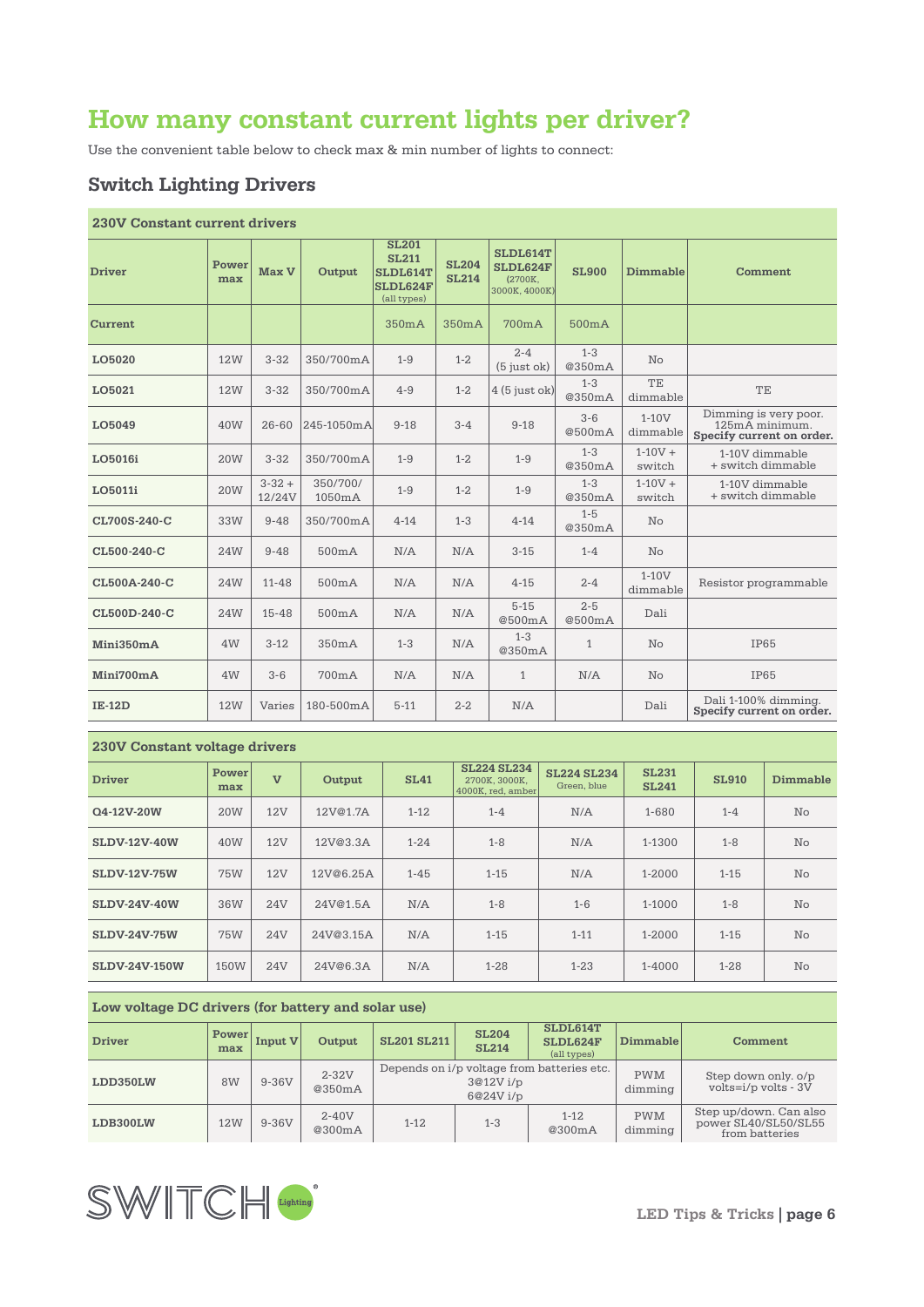## **Constant voltage** (SL41/SL224/SL234/SL231/SL241/SL910)

- **• Parallel** wiring for multiple lights
- **• Larger cable** required for long runs
- **• More fault tolerant** A single fault will normally only put one light out
- **• More rugged during install** Reversed or live connection does not destroy lights
- Use LED Tester to check wiring **(SLAT307)**

To calculate the cable size required calculate the total current by multiplying the number of lights by the current per light:

| Type              | 12V system:<br>current per light (Amps) | 24V system:<br>current per light (Amps) |
|-------------------|-----------------------------------------|-----------------------------------------|
| SL231/SL241       | 0.002                                   | 0.001                                   |
| SL41              | 0.13                                    | Do not use                              |
| SL224/SL234/SL910 | 0.44                                    | 0.22                                    |

## **Size guide – constant voltage**

SWITCH

|  |  |  | Table 1 - evenly spaced lights (table shows maximum volt drop at cable end) |  |  |  |
|--|--|--|-----------------------------------------------------------------------------|--|--|--|
|  |  |  |                                                                             |  |  |  |

|                       |                         |                       |                       |      |                       | Total cable length (m) |                    |                       |      |      |
|-----------------------|-------------------------|-----------------------|-----------------------|------|-----------------------|------------------------|--------------------|-----------------------|------|------|
| No. of<br>lights      | <b>Total</b><br>current | 10                    | 20                    | 30   | 40                    | 50                     | 60                 | 80                    | 100  | 150  |
| $\mathbf{1}$          | 0.1                     | 0.04                  | 0.09                  | 0.13 | 0.17                  | 0.22                   | 0.26               | 0.35                  | 0.44 | 0.65 |
| $\boldsymbol{2}$      | 0.3                     | 0.07                  | 0.13                  | 0.20 | 0.26                  | 0.33                   | 0.39               | 0.52                  | 0.65 | 0.98 |
| 3                     | 0.4                     | 0.09                  | 0.17                  | 0.26 | 0.35                  | 0.44                   | 0.52               | 0.70                  | 0.87 | 0.87 |
| $\overline{4}$        | 0.5                     | 0.11                  | 0.22                  | 0.33 | 0.44                  | 0.55                   | 0.65               | 0.87                  | 0.73 | 0.65 |
| 5                     | 0.7                     | 0.13                  | 0.26                  | 0.39 | 0.52                  | 0.65                   | 0.79               | 0.70                  | 0.87 | 0.79 |
| 6                     | 0.8                     | 0.15                  | 0.31                  | 0.46 | 0.61                  | 0.76                   | 0.92               | 0.81                  | 0.61 | 0.92 |
| 7                     | 0.9                     | 0.17                  | 0.35                  | 0.52 | 0.70                  | 0.87                   | 0.70               | 0.93                  | 0.70 | 0.65 |
| 8                     | 1.0                     | 0.20                  | 0.39                  | 0.59 | 0.79                  | 0.98                   | 0.79               | 0.63                  | 0.79 | 0.74 |
| $\boldsymbol{9}$      | 1.2                     | 0.22                  | 0.44                  | 0.65 | 0.87                  | 0.73                   | 0.87               | 0.70                  | 0.87 | 0.82 |
| 10                    | 1.3                     | 0.24                  | 0.48                  | 0.72 | 0.96                  | 0.80                   | 0.96               | 0.77                  | 0.96 | 0.90 |
| 11                    | 1.4                     | 0.26                  | 0.52                  | 0.79 | 0.70                  | 0.87                   | 0.63               | 0.84                  | 0.65 | 0.98 |
| 12                    | 1.6                     | 0.28                  | 0.57                  | 0.85 | 0.76                  | 0.95                   | 0.68               | 0.91                  | 0.71 | 0.71 |
| 13                    | 1.7                     | 0.31                  | 0.61                  | 0.92 | 0.81                  | 0.61                   | 0.73               | 0.98                  | 0.76 | 0.76 |
| 14                    | 1.8                     | 0.33                  | 0.65                  | 0.98 | 0.87                  | 0.65                   | 0.79               | 0.65                  | 0.82 | 0.82 |
| 15                    | 2.0                     | 0.35                  | 0.70                  | 0.70 | 0.93                  | 0.70                   | 0.84               | 0.70                  | 0.87 | 0.87 |
| 16                    | 2.1                     | 0.37                  | 0.74                  | 0.74 | 0.99                  | 0.74                   | 0.89               | 0.74                  | 0.93 | 0.93 |
| 17                    | 2.2                     | 0.39                  | 0.79                  | 0.79 | 0.63                  | 0.79                   | 0.94               | 0.79                  | 0.98 | 0.98 |
| 18                    | 2.3                     | 0.41                  | 0.83                  | 0.83 | 0.66                  | 0.83                   | 0.99               | 0.83                  | 0.69 | 0.78 |
| 19                    | 2.5                     | 0.44                  | 0.87                  | 0.87 | 0.70                  | 0.87                   | 0.65               | 0.87                  | 0.73 | 0.82 |
| 20                    | 2.6                     | 0.46                  | 0.92                  | 0.92 | 0.73                  | 0.92                   | 0.69               | 0.92                  | 0.76 | 0.86 |
| 21                    | 2.7                     | 0.48                  | 0.96                  | 0.96 | 0.77                  | 0.96                   | 0.72               | 0.96                  | 0.80 | 0.90 |
| 22                    | 2.9                     | 0.50                  | 0.67                  | 0.60 | 0.80                  | 0.63                   | 0.75               | 0.67                  | 0.84 | 0.94 |
| 23                    | 3.0                     | 0.52                  | 0.70                  | 0.63 | 0.84                  | 0.65                   | 0.79               | 0.70                  | 0.87 | 0.98 |
| 24                    | 3.1                     | 0.55                  | 0.73                  | 0.65 | 0.87                  | 0.68                   | 0.82               | 0.73                  | 0.59 |      |
| 25                    | 3.3                     | 0.57                  | 0.76                  | 0.68 | 0.91                  | 0.71                   | 0.85               | 0.76                  | 0.95 |      |
| 26                    | 3.4                     | 0.59                  | 0.79                  | 0.71 | 0.94                  | 0.74                   | 0.88               | 0.79                  | 0.98 |      |
| 27                    | 3.5                     | 0.61                  | 0.81                  | 0.73 | 0.98                  | 0.76                   | 0.92               | 0.81                  | 1.02 |      |
| 28                    | 3.6                     | 0.63                  | 0.84                  | 0.76 | 0.63                  | 0.79                   | 0.95               | 0.84                  | 1.05 |      |
| 29                    | 3.8                     | 0.65                  | 0.87                  | 0.79 | 0.65                  | 0.82                   | 0.98               | 0.87                  | 1.09 |      |
| 30                    | 3.9                     | 0.68                  | 0.90                  | 0.81 | 0.68                  | 0.85                   | 1.01               | 0.90                  | 1.13 |      |
| $1.0$ mm <sup>2</sup> |                         | $1.5$ mm <sup>2</sup> | $2.5$ mm <sup>2</sup> |      | $4.0$ mm <sup>2</sup> |                        | 6.0mm <sup>2</sup> | $8.0$ mm <sup>2</sup> |      |      |

**LED Tips & Tricks | page 7**